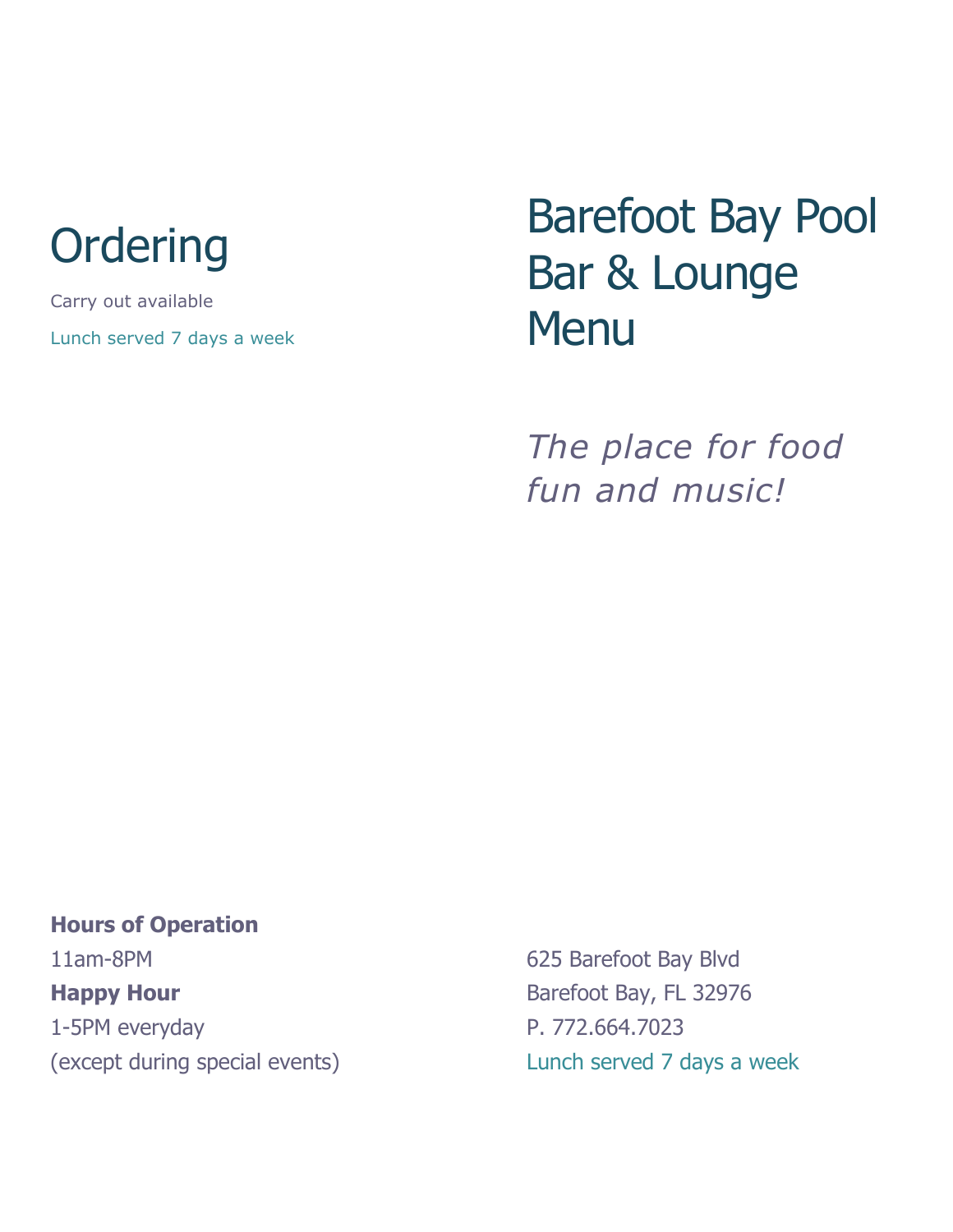# **Sandwiches**

Summer Wind Salads

**Brown Eyed Girl** / \$8.55 *Greens, turkey, ham, cheese, tomato, egg & onion*

**Walkin' on Sunshine** / \$4.85 *Greens, tomatoes, carrots and onion Top with a scoop of tuna or chicken salad \$7.10*

**Golden Lady** / \$5.30 *Romaine, parmesan & croutons tossed in our own Caesar dressing*

*Add chicken \$2.30*

### Cool Change

**Funky Town Caesar** / \$5.90 *We add crumbled bacon to our classic Caesar Salad*

#### **Hot Fun in the Summertime Salad** / \$8.55

*Greens, chopped chicken, feta, dried cranberries, nuts, chopped egg, red onion served with Raspberry Vinaigrette*

# **Drinks**

Dock of the Bay

**Frozen Drinks** / \$7.75 **Smoothies** / \$5.25 **Soft Drinks** / \$1.90 **Soda Cans** / \$2.30 **Juice** / \$2.50 **Coffee** / \$1.55 **Cappuccino** / \$2.50 **Tea** / \$1.50

*\*\*Full Bar Available*

# Snacks

Sweet Home Alabama

**Champ Ice Cream Cones** / \$2.30

**Ice Cream Sandwiches** / \$2.05

**Ice Cream Cookies** / \$2.30

**Big Soft Pretzel**/\$2.75